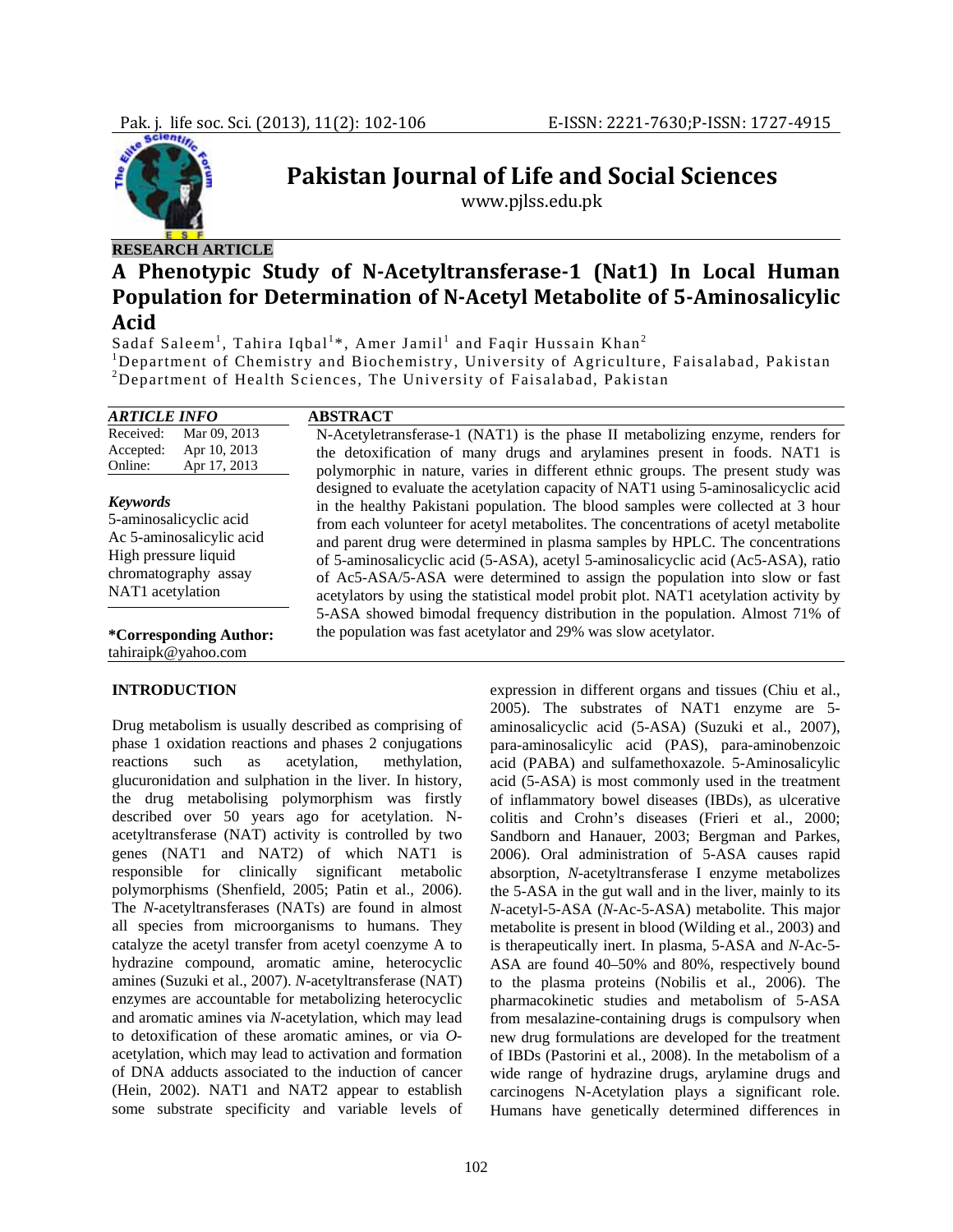their N-acetyltransferase activities and are phenotypically categorized as rapid or slow acetylators (Martell et al., 1992). The data regarding the acetylation studies of NAT1 in Pakistani population was missing. Therefore present project was designed to study the acetylation of NAT1 using 5-ASA.

## **MATERIALS AND METHODS**

NAT1 acetylation was determined in healthy male and female volunteers by using probe drug 5 aminosalicyclic acid (5-ASA). The whole research was conducted in Pharmaceutical Research lab, Department of Chemistry and Biochemistry, University of Agriculture, Faisalabad, Pakistan. The physical examination and different biochemical parameters of all volunteers were also checked.

## **Subjects**

The project was designed and conducted according to the good clinical practice (GCP) and according to all ethical principles declared by world health organization (WHO 2008). The study was approved by the ethics Committee of the University. A total of one hundred and twelve subjects (male=52, female=60) local students and people took part in this study.

#### **Collection of blood samples**

The blank blood sample was collected from each volunteer and was used for biochemical parameters. All volunteers were given an oral dose of 800 mg (2 tablets). 5-aminosalicyclic acid (5-ASA) with a glass of water after an overnight fasting. All volunteers were given similar breakfast (free of juices) and single blood sample (3 mL) was collected in heparinized centrifuge tubes at 3 hour after an oral administration of 5-ASA. The plasma was separated and stored at -20ºC till analysis.

## **Chemicals and Reagents**

5-aminosalicyclic acid and its acetyl metabolite was purchased from MP Biomedical, para-aminosalicyclic acid was purchased from (BDH) AnalaR. EDTA, ethydium bromide were purchased from Sigma, Deionized distilled water was obtained (Advanced GS-590, Distillery and CPW-200, Japan) from Central High Tech Lab, University of Agriculture, Faisalabad, Pakistan. Acetonitrile was from Merck, methanol from Lab scan. All chemicals and solvents were of high purity and HPLC grade (Sigma/Lab Scan/Bio Basic Int.). Drug free plasma was obtained from Cheniot Dialysis Centre. 5-amino salicylic acid was purchased from Care Pharmacy Faisalabad.

#### **Equipment and Instrumentation**

The high performance liquid chromatographic (HPLC) system was consisted of a Shimadzu communication bus module (CBM-20A/ 20 A system controller), SPD-M20A UV-Visible photodiode array detector, LC-10AT pump with FCU-10AL VP flow controller valve,

(DGU-20A3/DGU-20A5) online degasser, and LC-20AT solvent delivery Module. The separation of 5 aminosalicyclic acid and its acetyl metabolite was done on LiChrospher® 100 RP-18e column (250 mm  $\times$  4.6 mm, 5 µm, Merck, Germany). The chromatographic data was analyzed and collected by using CSW 32 software. The mobile phase was a mixture of 1 % acetic acid, acetonitrile and methanol (6: 3: 1) mixed by magnetic stirrer (Gallen Kamp England), filtered under vacuum by filtration assembly using nylon filters (Sartorius, AG. 37070 Geottingen, Germany) of pore size 0.45 µm and 47 mm diameter. Other equipment includes; Sonicator (Elma, E 60 H), Thermostat Water Bath (HH-4), pH meter (WTW series 720 Inolab), Micropippette (Gilson and Eppendroff), Glass Distillery (GS-590, distillery and CWP-200), Microcentrifuge (Hettich Germany), Electronic balance (Shimadzu Japan), Vortexer (VELP Scientific), Centrifuge Machine (YJ03-043-4000 China), clinical chemistry analyzer (Roche).

#### **Preparation of Stock Solutions and Standards**

The stock solutions (1000 µg/mL) of 5-aminosalicyclic acid (5-ASA), acetyl 5-aminosalicyclic acid (Ac 5- ASA) and internal standard para-aminosalicyclic acid (PAS) were prepared in methanol. While the solubility of 5-ASA in methanol was increased by adding 1 MHCl. The solutions of these stocks were stored at 4°C and were used to prepare plasma standards and quality controls (QCs) of known quantity. The plasma standards and quality controls (QCs) were prepared in drug free plasma.

#### **Analysis of 5-Aminosalicyclic acid (5-ASA) & Acetyl 5-aminosalicyclic acid (Ac 5-ASA)**

The standards and plasma samples of 5-aminosalicylic acid and acetyl 5-aminosalicyclic acid were determined on the HPLC at 288 nm by using the method of Cantilena et al. (2004). This method was optimized for the determination of 5-ASA and Ac 5-ASA in plasma samples. The processing of standards or plasma samples involves 500  $\mu$ L of standard or plasma sample, 1000 µg/mL para aminosalicyclic acid was added as an internal standard and 100 µL of the 30 % perchloric acid was added to deproteinize the plasma protein. The standards and plasma samples were vortexed, centrifuged at 10,000 xg for 10 min. The supernatant was taken, filtered through syringe filters of pore size  $22 \mu$ m and  $20 \mu$ L of the sample was injected directly to the HPLC column. For sample elusion through column the mobile phase (pH 3.5) used. For analysis of samples isocratic mode was used and the solvent flow rate was 0.8 mL/min. The retention time for paraaminosalicyclic acid (I.S), 5-aminosalicyclic acid and acetyl 5-aminosalicyclic acid was 4.9, 3.88 and 5.4 minutes respectively. Representative chromatograms of blank plasma, concentration of 5-ASA, AcASA and I.S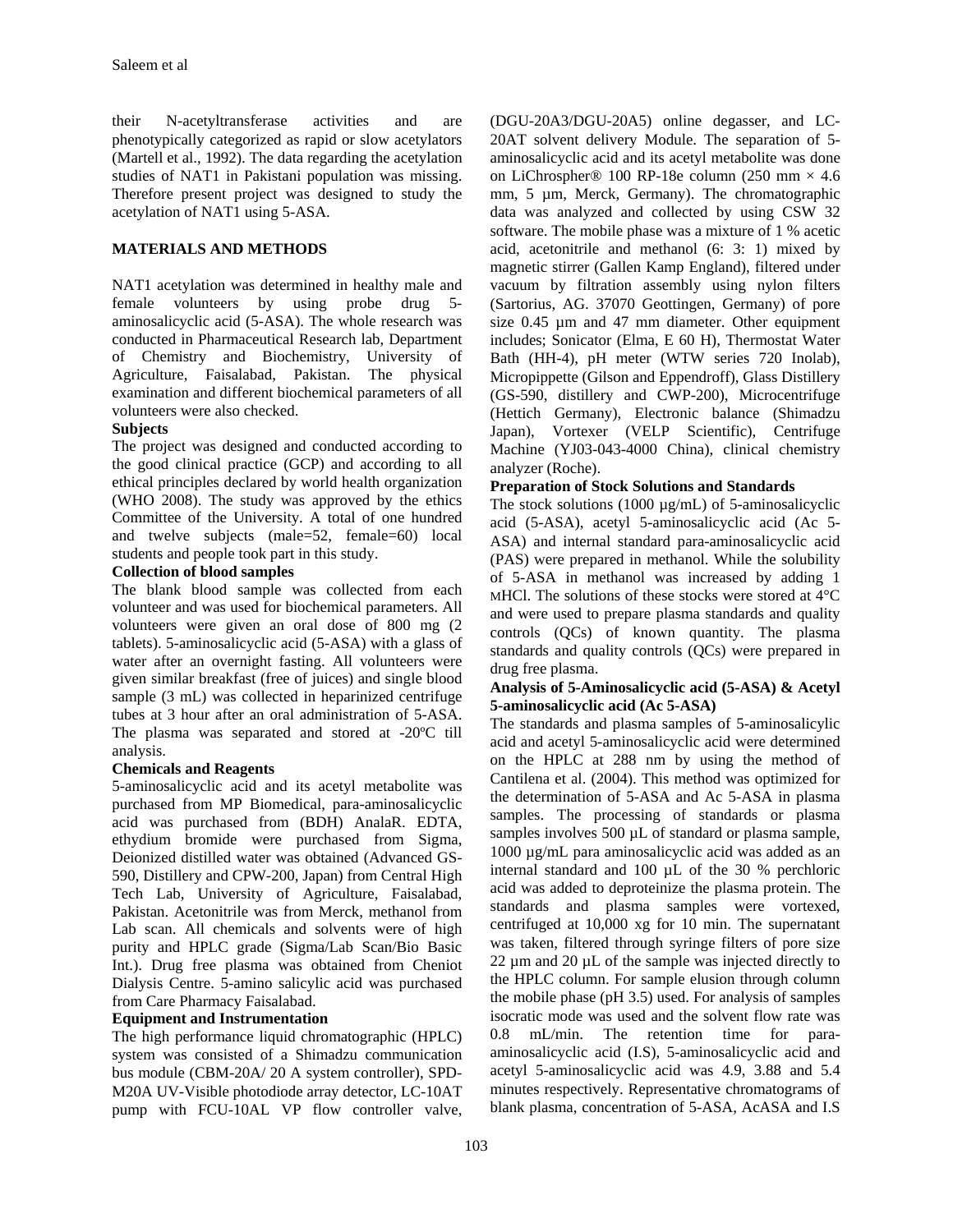of volunteer plasma sample shown in Figures 1 and 2 respectively.

#### **RESULTS AND DISCUSSION**

In the present project the concentration of the 5-ASA and Ac-5ASA in the plasma samples at 3 hour was determined through HPLC method. The method was established for the convenient sample processing and quick result determination of NAT1 phenotype (Vasbinder et al., 2004; Pastorini et al., 2008). NAT1 acetylation phenotype was evaluated by measuring the Ac-5ASA and 5-ASA metabolite ratios in the 3 hour plasma samples after single dose. The measurement of metabolite ratio to drug fractions in plasma is more precise way to determine the acetylation phenotype than calculating the urinary metabolite ratios (Hein, 2002).

The concentrations of 5-ASA, Ac5-ASA, ratio of Ac5- ASA/5-ASA and distribution of slow or fast acetylators of healthy male and female subjects were determined. The slow and fast acetylator phenotype status was determined from the molar ratio of Ac5-ASA/5-ASA by using probit plot (Akhtar et al., 2011). The cut off point for 5-ASA was 1.2, the subjects with molar ratio less than 1.2 were considered slow acetylators while those having molar ratio more than 1.2 were considered to be fast acetylators. The frequency histogram was plotted against molar ratio of Ac5-ASA/5-ASA for the male and female subjects (Figure 3) showed bimodal distribution in the subject for fast and slow acetylation phenotypes. The Ac5-ASA/5-ASA ratio for male subjects were ranged from 0.39 to 8.97, maximum number of subjects have molar ratio ranging from 0.92 to 1.3. While Ac5-ASA/5-ASA ratio for female subjects was ranged from 0.61 to 9.81, maximum number of subjects has molar ratio ranging from 1.14 to 1.5. The distribution of acetylator phenotype showed that 65.4% (34/52) males were fast acetylator and 34.6% (18/52) males were slow acetylators (Table 1). While female distribution of acetylator phenotype showed that 76.7% (46/60) were fast acetylator and 23.3% (14/60) were slow acetylators (Table 1).

There was difference in the distribution of acetylation phenotype for 5-ASA drug in the male and female subjects. The distribution of slow acetylators in male subjects is almost (33%) while in females it is (23%). The frequency of fast and slow acetylators in the male and female was significantly different  $(P< 0.05)$  for 5-ASA. These results were concordant with the results reported by Weber and Vatsis (1993) demonstrated that males have slightly high acetylation activity as compared to females using PABA as a specific substrate. This difference could not be explained, the

**Table 1: Distribution of acetylator phenotype for 5 aminosalicylic acid in healthy male and female volunteers (n=112)** 

| Volunteers | Fast           | Slow           |
|------------|----------------|----------------|
| Male %     | 65.4% (34/52)  | 34.6% (18/52)  |
| Female %   | 76.7% (46/60)  | 23.3% (14/60)  |
| Total      | 71.4% (80/112) | 28.6% (32/112) |
|            |                |                |



**Fig. 1: Representative chromatogram of blank plasma of human volunteer.** 

288nm, 4nm (1.00) mAU



**Fig. 2: Representative chromatogram of plasma sample of human volunteer showing peaks of 5-ASA, PAS (I.S) and Ac-5ASA.** 



**Fig. 3: Frequency histograms of molar ratio of AcASA/5-ASA showing cut off point of 1.2 for all the male and female volunteers (n=112) & showing the bars before 1.2 are slow acetylators and after 1.2 are fast acetylators.**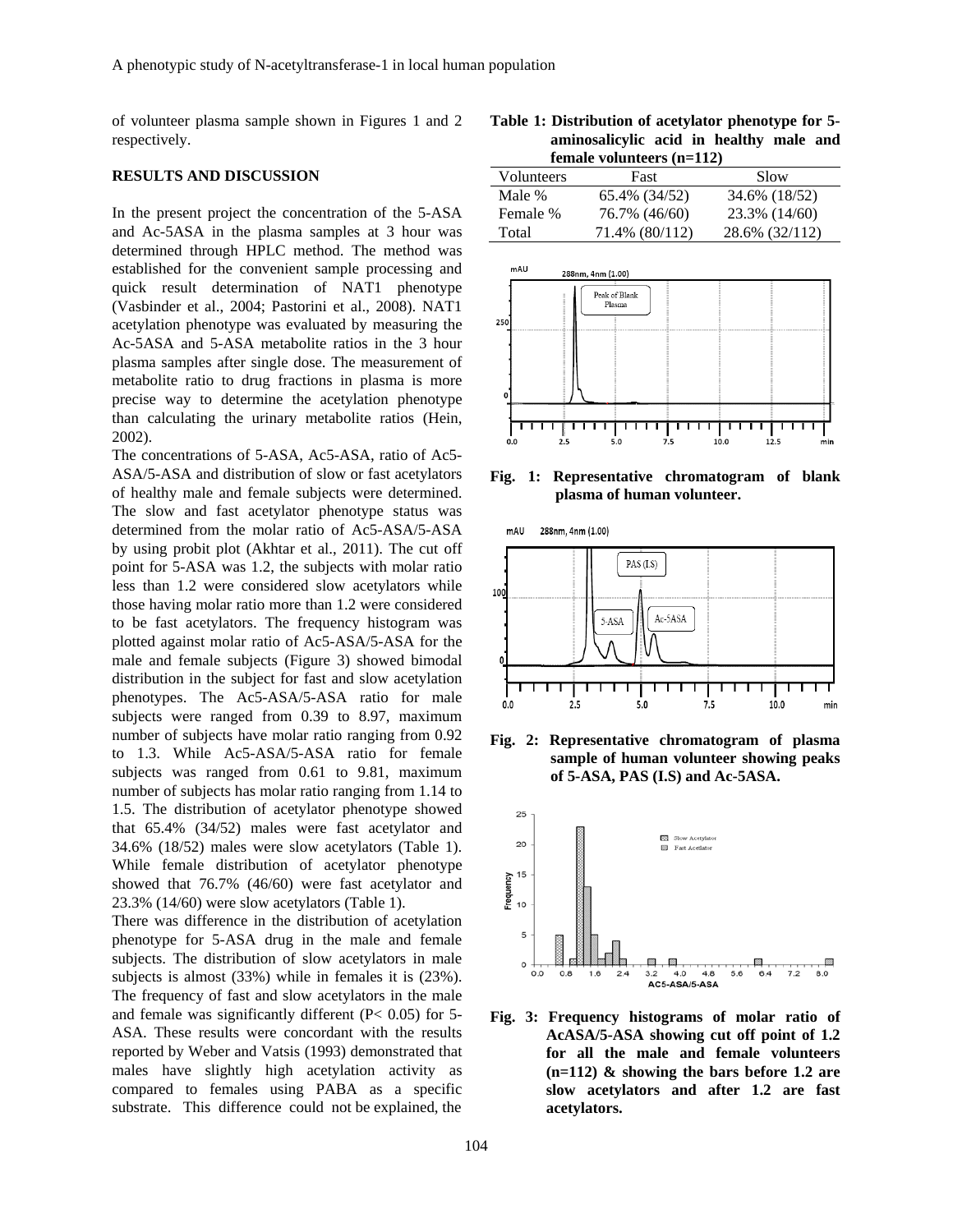sex dissimilarity is perhaps not significant. The effect of sex on the acetylator phenotype frequency was not properly established and appeared to give contradictory results in different populations.

The studies conducted in Japanese subjects  $(n=126)$  the 5-ASA was used as probe for phenotyping and genotyping studies, the Ac-5-ASA/5-ASA molar ratio was used for correlation of genotype (Yokogawa et al., 2001). Hughes et al. (1998) categorize phenotypically the individuals and estimated the acetylation rates by using the PAS through the ratio of PAS to *N*-acetylated PAS (AcPAS) in the urine and plasma. The AcPAS/PAS ratio in the urine did not give the reliable results while AcPAS/PAS ratio in the plasma was give more reliable results. Depending on the genetic phenotype, the elimination half-life and apparent oral clearance of 5-aminosalicyclic acid are approximately 14 hours and 40 ml/min (slow acetylators) or 6 hours and 150 ml/min (fast acetylators), respectively (Klotz, 1985).

The studies conducted to check the genetic polymorphism of the NAT1, para-aminosalicylate (PAS) was used as probe drug to categorizes the individuals (n=24) into slow and fast acetylators reported by Hein et al. (2000). A study conducted on 5 aminosalicyclic acid acetylation by NAT1, showed less 50% phenotypic variations *in vivo* was associated to the variation in the NAT1 activity. The lesser number of slow acetylators in the population made it difficult to find the associations (Ricart et al., 2002). The deviation from the present study may be due to different sample sizes, studies conducted in different populations and due to biological variations.

## **Acknowledgment**

We are highly thankful to higher education commission (HEC) Pakistan, for funding this study.

## **REFERENCES**

- Akhtar N, T Iqbal and A Jamil, 2011. A genderwise study of Arylamine N-acetyltransferase 2 (NAT2) acetylation phenotyping using sulphamethazine by high pressure liquid chromatography (HPLC) assay. African Journal of Pharmacy and Pharmacology 5: 1739-1747.
- Bergman R and M Parkes, 2006 Systematic review: the use of mesalazine in inflammatory bowel disease. Aliment Pharmacology Therapeutics. 23: 841–855.
- Cantilena LR, AG Katki, RW Klecker and JM Collins, 2004. Metabolism by N-acetyltransferase 1 in vitro and in healthy volunteers: a prototype for targeted inhibition. Clinical Journal of Pharmacology, 44: 1405-1411.
- Chiu BCH, C Kolar, SM Gapstur, T Lawson, JR Anderson and DD Weisenburger, 2005.

Association of NAT and GST polymorphisms with non-Hodgkin's lymphoma: a populationbased case-control study. British Journal of Haematology, 128: 610-615.

- Frieri G, R Giacomelli, M Pimpo, G Palumbo, A Passacantando, G Pantaleoni and R Caprilli, 2000. Mucosal 5-aminosalicylic acid concentration inversely correlates with severity of colonic inflammation in patients with ulcerative colitis. Gut, 47: 410-414.
- Gross M, T Kruisselbrink, K Andersone, N Lange, P McGovern and R Delongehamp, 1999. Distribution and concordance of Nacetyltransferase genotype and phenotype in American population. Cancer Epidemiology, Biomarkers & Prevention, 8: 683-692.
- Hein DW, MA Doll, AJ Fretland, MA Leff, SJ Webb, GH Xiao, US Devanaboyina, NA Nangju and Y Feng, 2000. Molecular genetics and epidemiology of the NAT1 and NAT2 acetylation polymorphisms. Cancer Epidemiology, Biomarkers & Prevention 9: 29-42.
- Hein DW, 2002. Molecular genetics and function of NAT1 and NAT2: role in aromatic amine metabolism and carcinogenesis. Mutation Research, 506-507: 65-77.
- Hughes NC, SA Janezic, KL McQueen, MA Jewett, T Castranio, DA Bell and DM Grant, 1998. Identification and characterization of variant alleles of human acetyltransferase NAT1 with defective function using p-aminosalicylate as an *in-vivo* and *in-vitro* probe. Pharmacogenetics, 8: 55-66.
- Klotz U, 1985. Clinical pharmacokinetics of sulphasalazine, its metabolites and other prodrugs of 5-aminosalicylic acid. Clinlical Journal of Pharmacokinetics, 10: 285-302.
- Martell KJ, GN Levy and WW Weber, 1992. Cloned mouse N-acetyltransferases: enzymatic properties of expressed Nat-1 and Nat-2 gene products. Molecular Pharmacology 2: 265- 272.
- Nobilis M, Z Vybiralova, K Sladkova, M Lisa, M Holcapek and J Kvetina, 2006. Highperformance liquid-chromatographic determination of 5-aminosalicylic acid and its metabolites in blood plasma. Journal of Chromatography A, 1119: 299-308.
- Pastorini E, M Locatelli, P Simonib, G Rodab, E Rodab and A Rodaa, 2008. Development and validation of a HPLC-ESI-MS/MS method for the determination of 5-aminosalicylic acid and its major metabolite N-acetyl-5-aminosalicylic acid in human plasma. Journal of Chromatography B, 872: 99-106.